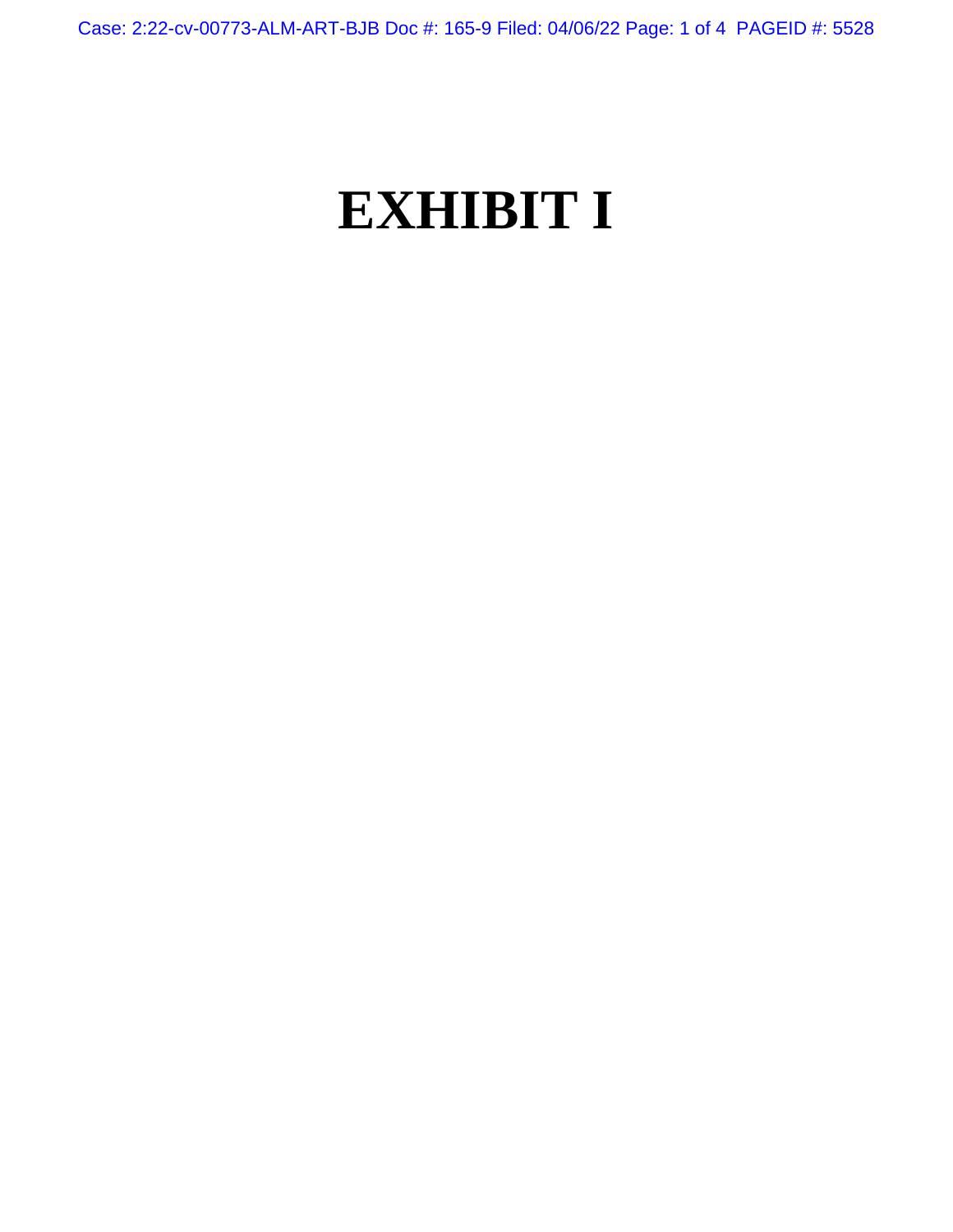## **Ohio Redistricting Commission - 3-28-2022 part 3**

**Co-chair Senator Vernon Sykes** [00:00:02] We have a motion on the floor. Is there any further discussion and questions about the motion.

## **House Minority Leader Allison Russo** [00:00:14] Mr. Co-Chair.

**Co-chair Senator Vernon Sykes** [00:00:15] Leader Russo. I would just like to say one thing that in talking with our legal counsel, it is clear that the Supreme Court cannot hold us in contempt at two o'clock, one o'clock in the morning. So I again reiterate that we should continue to have our independent matchmaker who is working for the commission and move forward in creating a map that we can consider as a commission instead of going to the alternative that has been proposed by Senator Huffman.

**Senate President Matt Huffman** [00:00:52] Mr. Co-chair.

**Co-chair Senator Vernon Sykes** [00:00:52] Yes.

**Senate President Matt Huffman** [00:00:53] Yeah. To make it clear, the motion includes moving forward, the Independent or the commission's map maker continuing to work on this very complex problem as I described at the moment, no Senate map has been produced and no confirmation of a constitutional House map Move forward. If that, if they can, the caucus map makers, won't be. Mr. DeRossi, unfortunately, can suggest it changes to the so. So I think we can do these both of these paths. And I don't know when the Supreme Court would hold it in contempt. It's not going to be right after midnight, but at some point in the future, if we don't produce a map tonight, potentially at least there was a there was a suggestion of that. We never got that far with it. So I think the longer we sit here and debate about it, the harder it is to get anything done in the next few hours.

**Co-chair Senator Vernon Sykes** [00:01:53] One consideration, hopefully a friendly amendment if we allow the independent map drawer to continue to work. We had indicated that we needed both of them in the room at the same time. So that would be acceptable, consider it a friendly amendment.

**Senate President Matt Huffman** [00:02:10] Yeah, I think Mr. Co-Chair and I appreciate the friendly amendment that that's the expected. These folks are all going to be working feverishly over the next few hours and there has to be a product for the commission to to vote out today. And that's why I've suggested this path.

**Co-chair Senator Vernon Sykes** [00:02:29] Another suggested friendly amendment is that the commission would ask the Attorney General's Office to actually make a request to the Supreme Court for an extension of time of one day.

**Senate President Matt Huffman** [00:02:42] Well, Mr. Co-chair, that's not part of my amendment. One if if someone wants to ask the Attorney General, we can debate that as a separate question, that's not part of my amendment. And you may recall that the Supreme Court specifically stated in their last order, there will be no extensions. And so again, I'm trying to deal with a problem that frankly, is not the creation of anyone in this room and maybe not any any individual or group of individuals in particular is under the circumstances. We need some sort of safety valve here. And, you know, if we're not going to land the plane as it's said, it would be nice to have a parachute. And that's that's what the motion is intended to do. If you want to make that motion and debate separately, I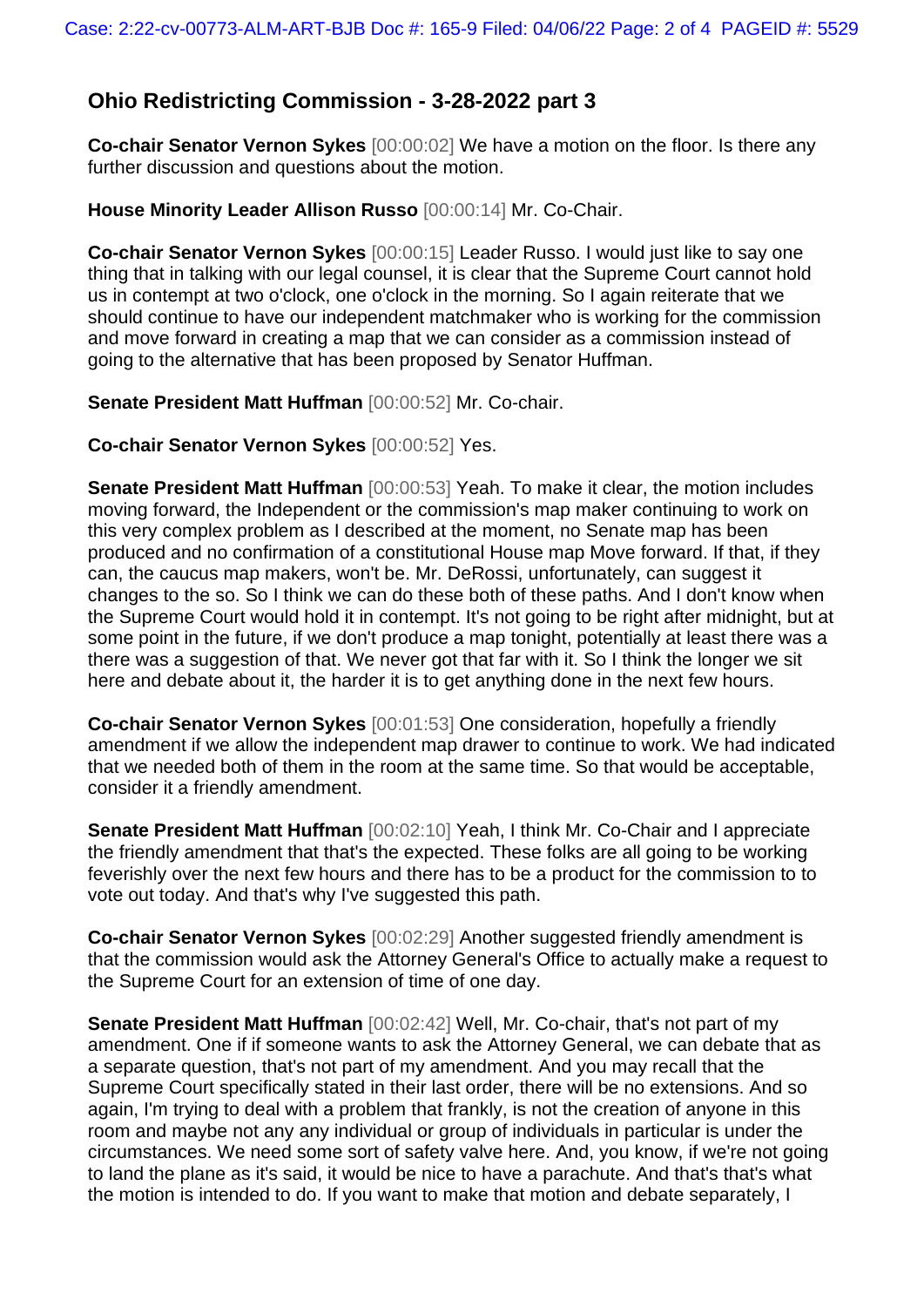don't think it's specifically said that the Supreme Court has said no extensions. It has to be done today.

**Co-chair Senator Vernon Sykes** [00:03:47] Secretary LaRose,

**Secretary of State Frank LaRose** [00:03:50] Appreciate it, President, President Huffman aviation reference, because I was thinking along the same lines here that, you know, it's only prudent to have a backup plan in place and we have a looming deadline tonight. I'll be voting in favor of the president's motion here because I think that what we should continue pursuing this track of the independent mapmaker and that would be the plan A in my mind, it would be unwise of us to not be prepared with a Plan B and therefore find ourselves at risk of being in violation of the court's order after midnight tonight.

**Co-chair Senator Vernon Sykes** [00:04:25] Mr. Co-chair.

[00:04:26] **Yes**,

**Speaker 5** [00:04:27] I have pulled up the opinion from the court and paragraph 47. It says specifically, no request for stipulation for extension of time shall be filed, and the clerk of this court shall refuse to file any requests or stipulations for extension of time. I think that's pretty clear.

**Co-chair Senator Vernon Sykes** [00:04:48] Are there any additional additional comments or questions Leader Russo.

**House Minority Leader Allison Russo** [00:04:59] Mr. Co-chair, I would just like to again re-emphasize that I have full confidence that our independent mapmaker will be able to complete this task by midnight. So I would like to reiterate that that I have full confidence that that is possible.

**Co-chair Senator Vernon Sykes** [00:05:21] Auditor Faber,

**Auditor of State Keith Faber** [00:05:22] yeah, sticking with our aviation examples, I hope we don't run out of gas as as we approach a runway. And so for that reason, I am all for having an alternative parachute if necessary. But I would just reiterate this is supposed to be a map that we draw. And so far, other than looking at various things, I still haven't seen a final version that I can draft amendments to for on the on the map drawers product. We haven't seen a Senate map, and there are certainly going to be some suggestions of things that I would think that we may want to amend as we go forward. And I just will reiterate that my staff has been working in and out of the room all day, all week with the map drawers to try and find areas that we can make of compromise and concessions to address some of the issues. But it continues to be a we haven't seen it, so it's tough to tough to move past it.

**Senate President Matt Huffman** [00:06:33] Mr. Co-Chair Yeah, I would also ask that the Democratic mapmaker, the caucus map maker or the staff and this actually goes for the staff of everyone else. Get your suggestions together. It may be that the changes to the third map and again, only changes that will allow the motion said this, if it comes to this, will more closely comport or get closer to what the Supreme Court wants. So hopefully everyone will, will and perhaps they can get together and talk about it among themselves. And you know, it is possible to Russo said that our map maker will be able to solve. All of